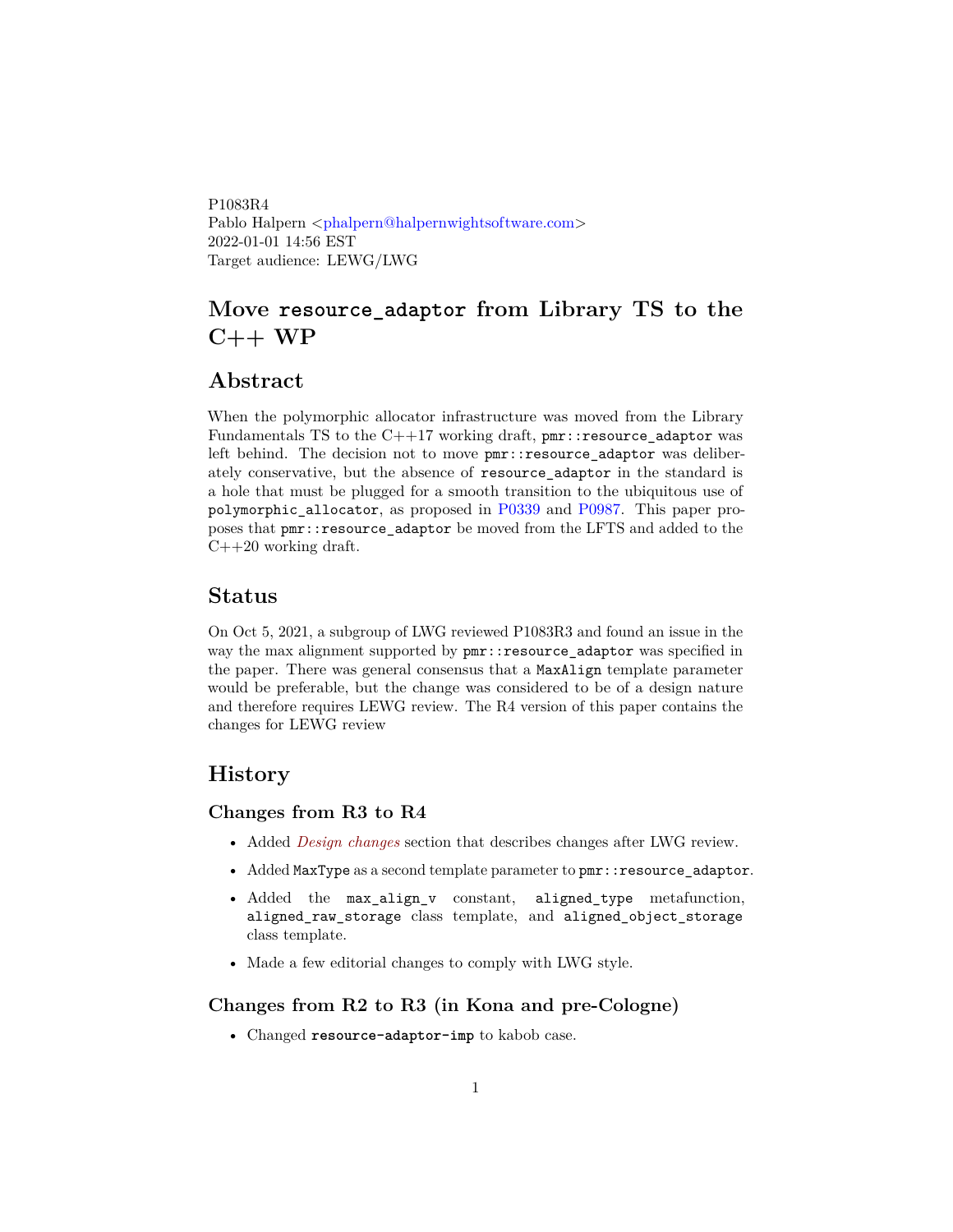- Removed special member functions (copy/move ctors, etc.) and let them be auto-generated.
- Added a requirement that the Allocator template parameter must support rebinding to any non-class, non-over-aligned type. This allows the implementation of do\_allocate to dispatch to a suitably rebound copy of the allocator as needed to support any native alignment argument.

#### **Changes from R1 to R2 (in San Diego)**

- Paper was forwarded from LEWG to LWG on Tuesday, 2018-10-06
- Copied the formal wording from the LFTS directly into this paper
- Minor wording changes as per initial LWG review
- Rebased to the October 2018 draft of the  $C++WP$

#### **Changes from R0 to R1 (pre-San Diego)**

- Added a note for LWG to consider clarifying the alignment requirements for resource\_adaptor<A>::do\_allocate().
- Changed rebind type from char to byte.
- Rebased to July 2018 draft of the C++ WP.

## **Motivation**

It is expected that more and more classes, especially those that would not otherwise be templates, will use  $pm$ : polymorphic allocator<br/>source> to allocate memory rather than specifying an allocator as a template parameter. In order to pass an allocator to one of these classes, the allocator must either already be a polymorphic allocator, or must be adapted from a non-polymorphic allocator. The process of adaptation is facilitated by  $pm:resource$  adaptor, which is a simple class template, has been in the LFTS for a long time, and has been fully implemented. It is therefore a low-risk, high-benefit component to add to the  $C++ WP$ .

# <span id="page-1-0"></span>**Design changes (for LEWG review)**

The following design changes were made as a consequence of discussions in LWG on 5 October 2021. LWG felt that the scope of these changes warranted review by LEWG.

**MaxAlign template argument**: A pmr::resource\_adaptor instance wraps an object having a type that meets the Allocator requirements. Its do\_allocate virtual member function supplies aligned memory by invoking the allocate member function on the wrapped allocator. The only way to supply alignment information to the wrapped allocator is to rebind it for a value\_type having the desired alignment but, because the alignment is specified to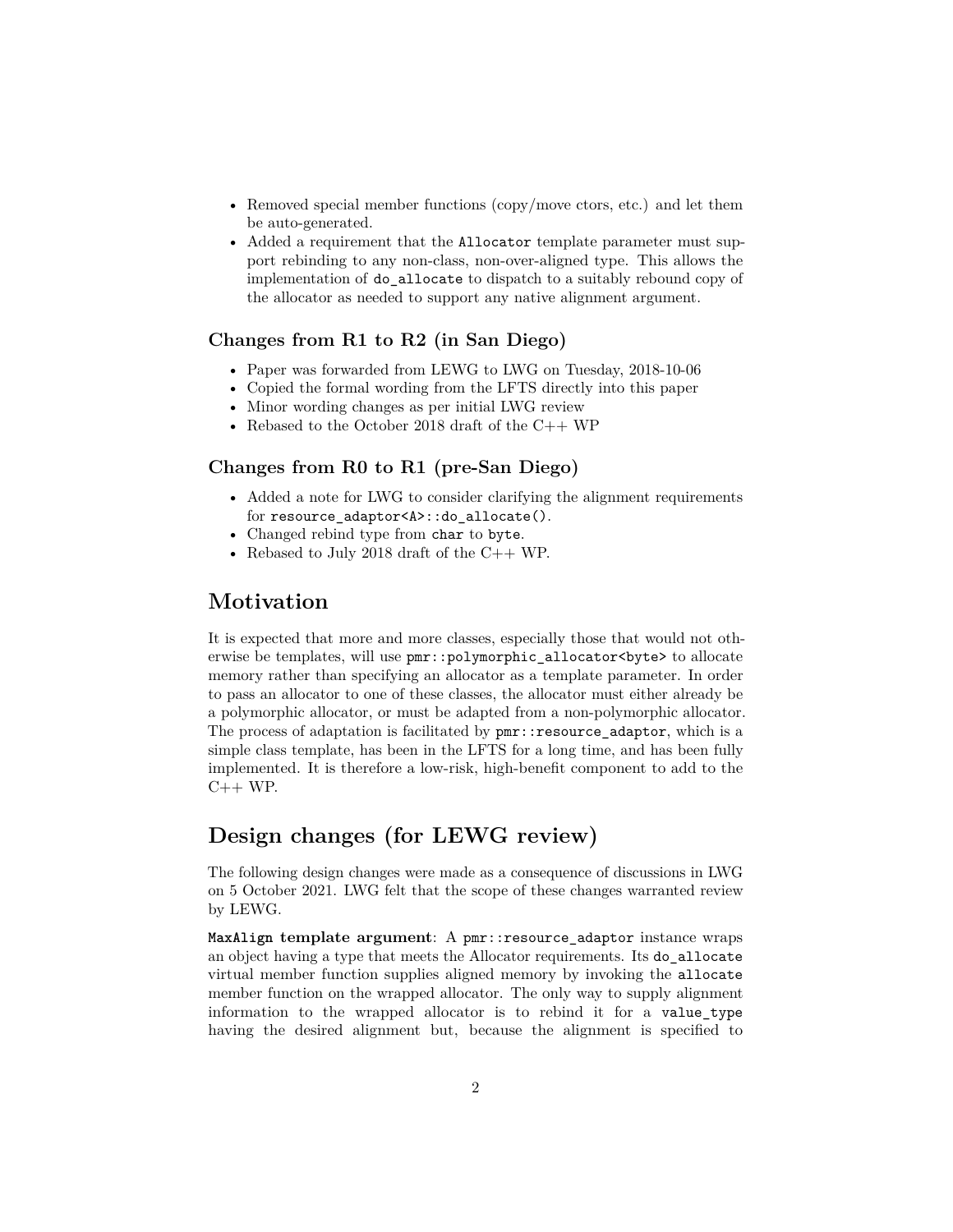pmr::resource\_adaptor::allocate at run time, the implementation must rebind its allocator for every possible alignment and dynamically choose the correct one. In order to keep the number of such rebound instantiations manageable and reduce the requirements on the allocator type, an upper limit (default alignof(max\_align\_t)) can be specified when instantiating pmr::resource\_adaptor. This recent change was made after discussion with members of LWG, and with their encouragement.

**(Optional) constexpr value max\_align\_v**: The standard has a type, std::max\_align\_t, whose alignment is at least as great as that of every scalar type. I found that I was continually referring to the *value*, alignof(std::max\_align\_t). In fact, *every single use* of max\_align\_t in the standard is as the operand of alignof. As a drive-by fix, therefore, this proposal introduces the constant max\_align\_v as a more straightforward spelling of alignof (max align  $t$ ). Note that the introduction of this constant is completely severable from the proposal if it is deemed undesirable. The name is also subject to bikeshedding (e.g., by removing the  $v$ ).

**Alias template std::aligned\_type**: This alias is effectively a metafunction that resolves to a scalar type if possible, otherwise to a specialization of aligned\_raw\_storage. Its use in this specification allows pmr::resource\_adaptor to work with minimalist allocators, including those that can be rebound only for scalar types. For over-aligned values, it uses aligned\_raw\_storage, below. Both aligned\_raw\_storage and aligned\_type are declared in header  $\langle \text{memory} \rangle$ , but LEWG could consider putting them somewhere else (e.g., in  $\text{cutility>}.$ ).

**Class template std::aligned\_raw\_storage**: When instantiated with an alignment greater than max align  $v$ , std::aligned type could be defined vaguely in terms of an unspecified over-aligned type, but LWG wanted to be more precise so as to better describe the allowable set of allocators usable with resource\_adaptor. The obvious choice of the over-aligned type would have been std::aligned storage, but that template has been deprecated as a result of numerous flaws described in [P1413.](#page-0-0) The class template std::aligned\_raw\_storage is intended to replace std::aligned\_storage and correct the problems associated with it; specifically, it is not a metafunction, but a struct template, and it provides direct access to its data buffer, which can be validly cast to a pointer to any type having the specified alignment (or less). The relationship between size and alignment is specifically described in the wording, so programmers can rely on it. Finally, aligned\_raw\_storage provides a type member for backwards compatibility with the deprecated aligned\_storage metafunction.

**(Optional) Class template std::aligned\_object\_storage**: The alignment parameter for aligned\_raw\_storage, described above, is specified as a number rather than as a type – as needed for low-level types like  $pm:$ : resource adaptor – and the storage must be cast to the desired type before it's used. This primitive type practically screams for the introduction of an aligned storage type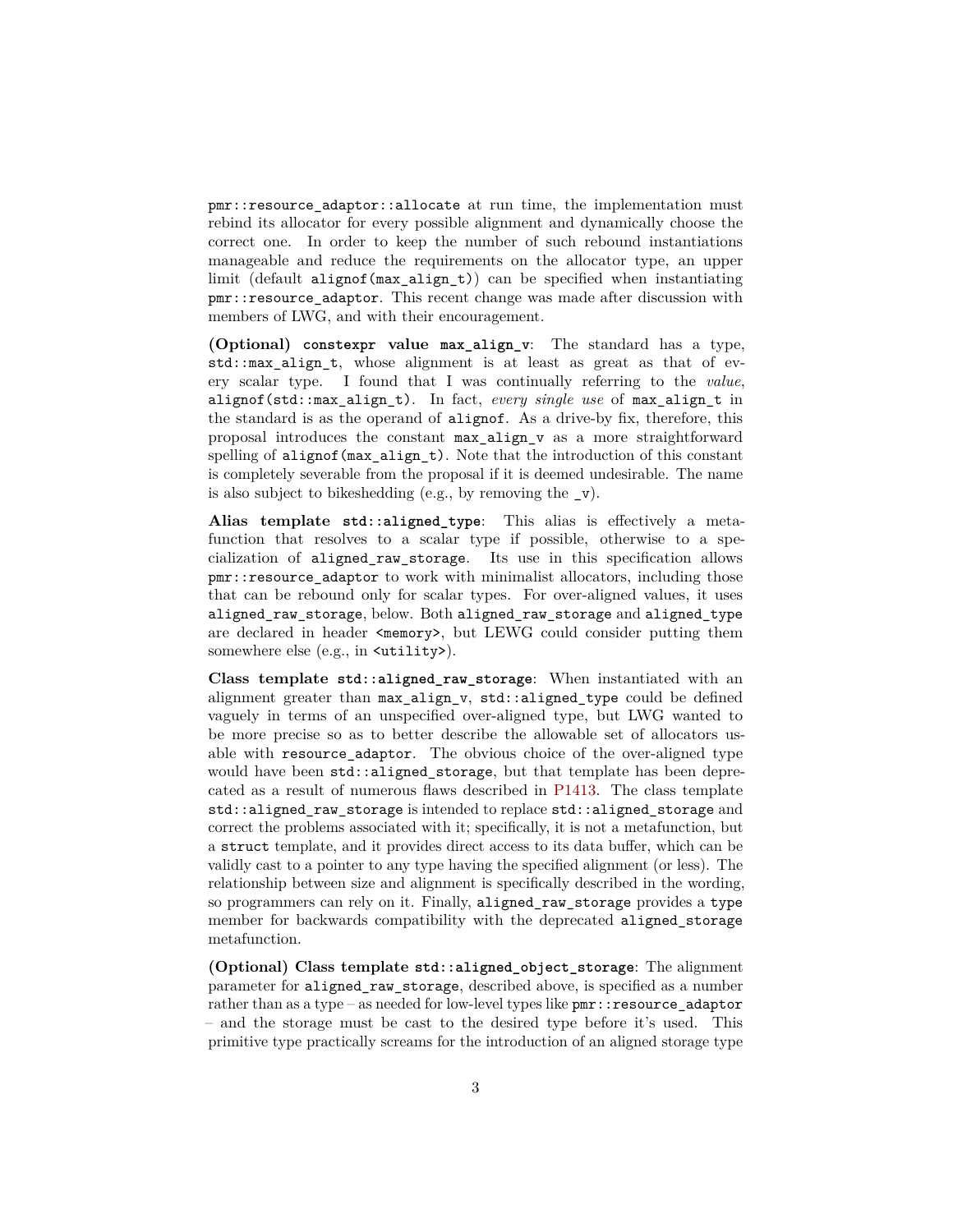parameterized on the type of object you wish to store in it. Although not needed for this proposal, aligned\_object\_storage was included for this purpose.

## **Impact on the standard**

pmr::resource\_adaptor is a pure library extension requiring no changes to the core language nor to any existing classes in the standard library. A couple of general-purpose templates (aligned\_type, aligned\_raw\_storage, and aligned\_object\_storage) are also added as pure library extensions.

## **Implementation Experience**

A full implementation of the current proposal can be found in GitHub at https://github.com/phalpern/WG21-halpern/tree/P1083/P1083-resource\_adaptor.

The version described in the Library Fundamentals TS has been implemented by multiple vendors in the std::experimental::pmr namespace.

## **Formal Wording**

*This proposal is based on the Library Fundamentals TS v2, [N4617](http://www.open-std.org/JTC1/SC22/WG21/docs/papers/2016/n4617.pdf) and the October 2021 draft of the C++ WP, [N4901.](http://www.open-std.org/JTC1/SC22/WG21/docs/papers/2021/n4901.pdf)*

*In section 17.2.1 [cstddef.syn] of the C++WP, add the following definition sometime after the declaration of max\_align\_t in header <cstddef>:*

**constexpr** size\_t max\_align\_v = **alignof**(max\_align\_t);

*In section 20.10.2 [memory.syn], add the following declarations to <memory> (probably near the top):*

```
template <size_t Align, size_t Sz = Align> struct aligned_raw_storage;
template <typename T> struct aligned_object_storage;
template <size_t Align> using aligned_type = see below;
```
*Prior to section 20.10.3, add the description of these new templates:*

**20.10.? Aligned storage [aligned.storage]**

**20.10.?.1 Aligned raw storage [aligned.raw.storage]**

```
namespace std {
  template <size_t Align, size_t Sz = Align>
  struct aligned_raw_storage
  {
    static constexpr size_t alignment = Align;
    static constexpr size_t size = (Sz + \text{align} - 1) \& \sim (\text{align} - 1);
```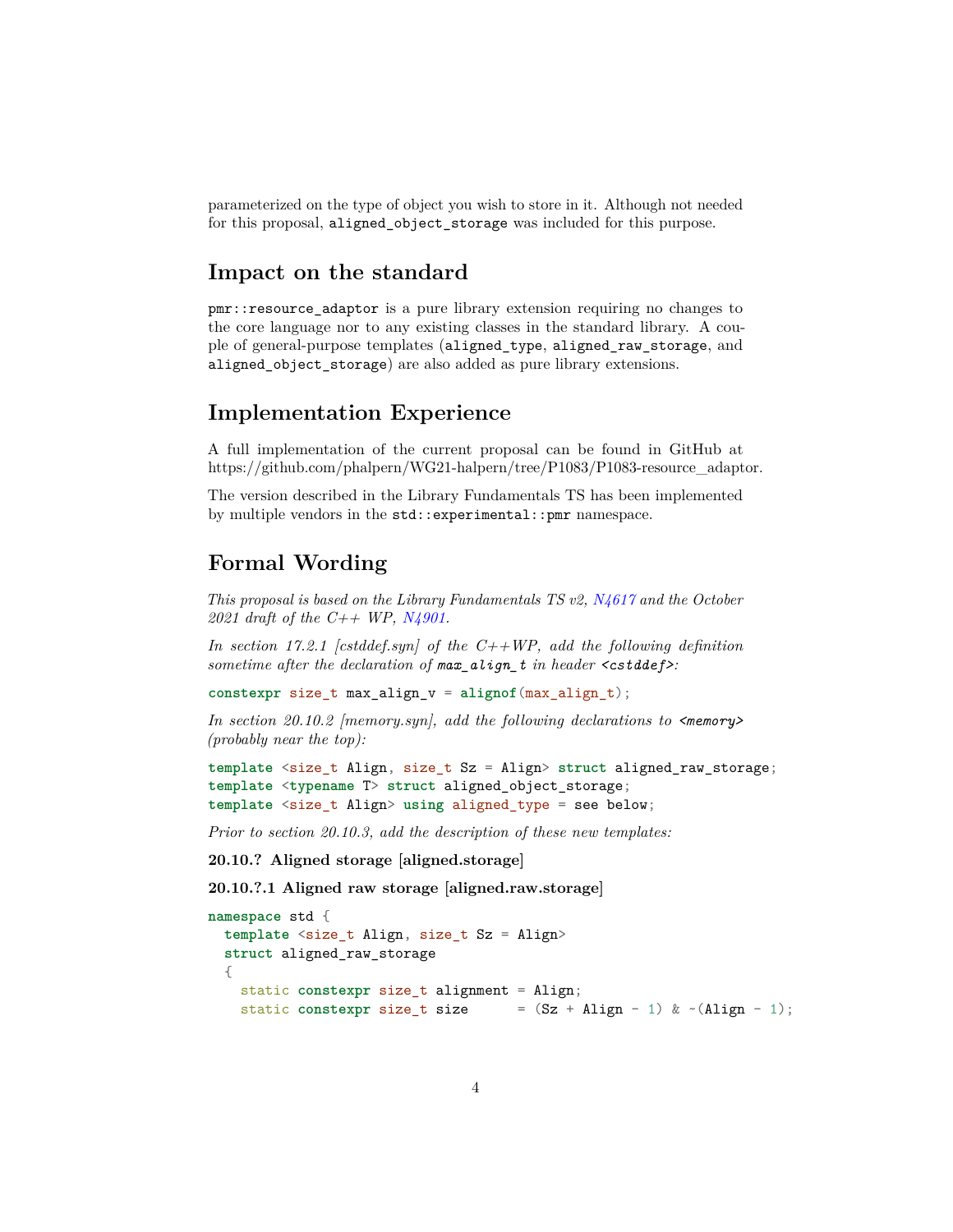```
using type = aligned_raw_storage;
   constexpr void* data() noexcept { return buffer; }
   constexpr const void* data() const noexcept { return buffer; }
   alignas(alignment) byte buffer[size];
 };
}
```
*Mandates*: Align is a power of 2, Sz > 0

An instantiation of template aligned\_raw\_storage is a standard-layout trivial type that provides storage having the specified alignment and size, where the size is rounded up to the nearest multiple of the alignment.

**20.10.?.2 Aligned storage for object [aligned.object.storage]**

```
namespace std {
 template <typename T>
  struct aligned_object_storage : aligned_raw_storage<alignof(T), sizeof(T)>
 {
   using type = aligned_object_storage;
   using value_type = T;
   constexpr T& object() { return *static_cast<T *>(this->data()); }
   constexpr const T& object() const { return *static_cast<const T*>(this->data()); }
 };
}
```
An instantiation of template aligned\_object\_storage is a standard-layout trivial type that provides storage of suitable size and alignment to store an object of type T.

**20.10.?.3 Aligned type [aligned.type]**

template <size\_t Align> using aligned\_type = *see below*;

*Mandates*: Align is a power of 2.

If there exists a scalar type, T, such that  $alignof(T) ==$  Align and sizeof(T) == Align, then aligned\_type<Align> is an alias for T; otherwise, it is an alias for aligned\_raw\_storage<Align, Align>. If more than one scalar meets the requirements for T, the one chosen is implementation defined, but consistent for all instantiations of aligned\_type with that alignment.

*In section 20.12.1 [mem.res.syn], add the following declaration immediately after the declaration of operator!=(const polymorphic\_allocator...):*

```
// 20.12.? resource adaptorfor a given alignment.
// The name resource-adaptor-imp is for exposition only.
template <class Allocator, size_t MaxAlign> class resource-adaptor-imp;
```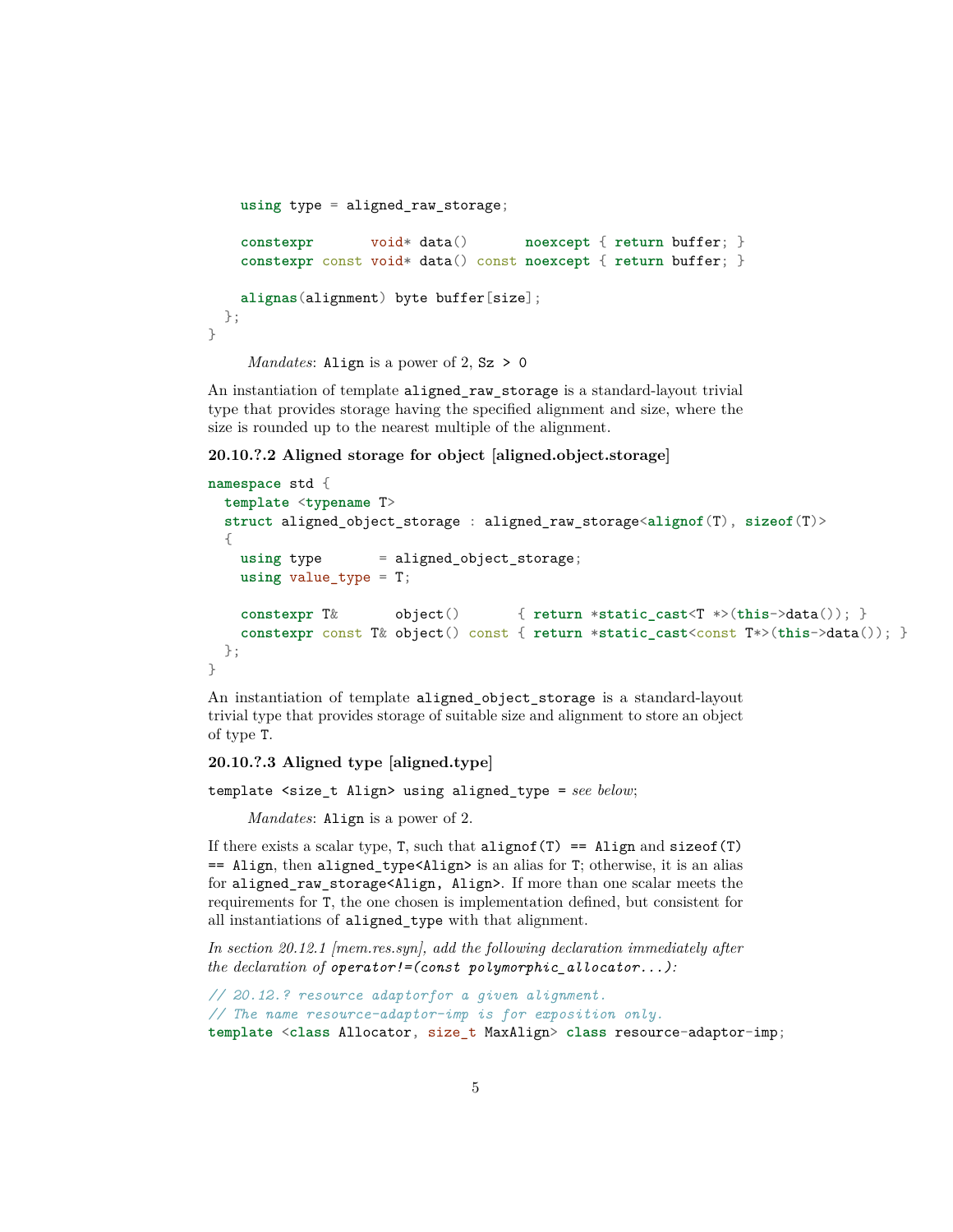```
template <class Allocator, size_t MaxAlign = max_align_v>
  using resource_adaptor = resource-adaptor-imp<
    typename allocator_traits<Allocator>::template rebind_alloc<byte>,
    MaxAlign>;
```

```
Insert before section 20.12.5 [mem.res.pool] of the C++ WP, the following section,
taken with modifications from section 8.7 of the LFTS v2:
```
#### **20.12.? Alias template resource\_adaptor [memory.resource.adaptor]**

#### **20.12.?.1 resource\_adaptor [memory.resource.adaptor.overview]**

An instance of resource\_adaptor<Allocator, MaxAlign> is an adaptor that wraps a memory\_resource interface around Allocator. [*Note*: The type of resource adaptor X, N> is independent of X: value type. – *end note*] In addition to the *Cpp17Allocator* requirements (§15.5.3.5), the Allocator parameter to resource adaptor is further constrained as follows:

- typename allocator\_traits<Allocator>::pointer shall denote the type allocator\_traits<Allocator>::value\_type\*.
- typename allocator\_traits<Allocator>::const\_pointer shall denote the type to allocator\_traits<Allocator>::value\_type const\*.
- typename allocator\_traits<Allocator>::void\_pointer shall denote the type void\*.
- typename allocator\_traits<Allocator>::const\_void\_pointer shall denote the type void const\*.
- Calls to allocator traits<Allocator>::template rebind traits<aligned type<N>>::allocate and allocator\_traits<Allocator>::template rebind\_traits<aligned\_type<N>>::deallocate shall be well-formed for all N, such that N is a power of 2 less than or equal to MaxAlign, no diagnostic required.

```
// The name "resource-adaptor-imp" is for exposition only.
template <class Allocator, size_t MaxAlign>
class resource-adaptor-imp : public memory_resource {
  Allocator m_alloc; // exposition only
public:
 using allocator_type = Allocator;
 resource-adaptor-imp() = default;
 resource-adaptor-imp(const resource-adaptor-imp&) noexcept = default;
 resource-adaptor-imp(resource-adaptor-imp&&) noexcept = default;
  explicit resource-adaptor-imp(const Allocator& a2) noexcept;
  explicit resource-adaptor-imp(Allocator&& a2) noexcept;
```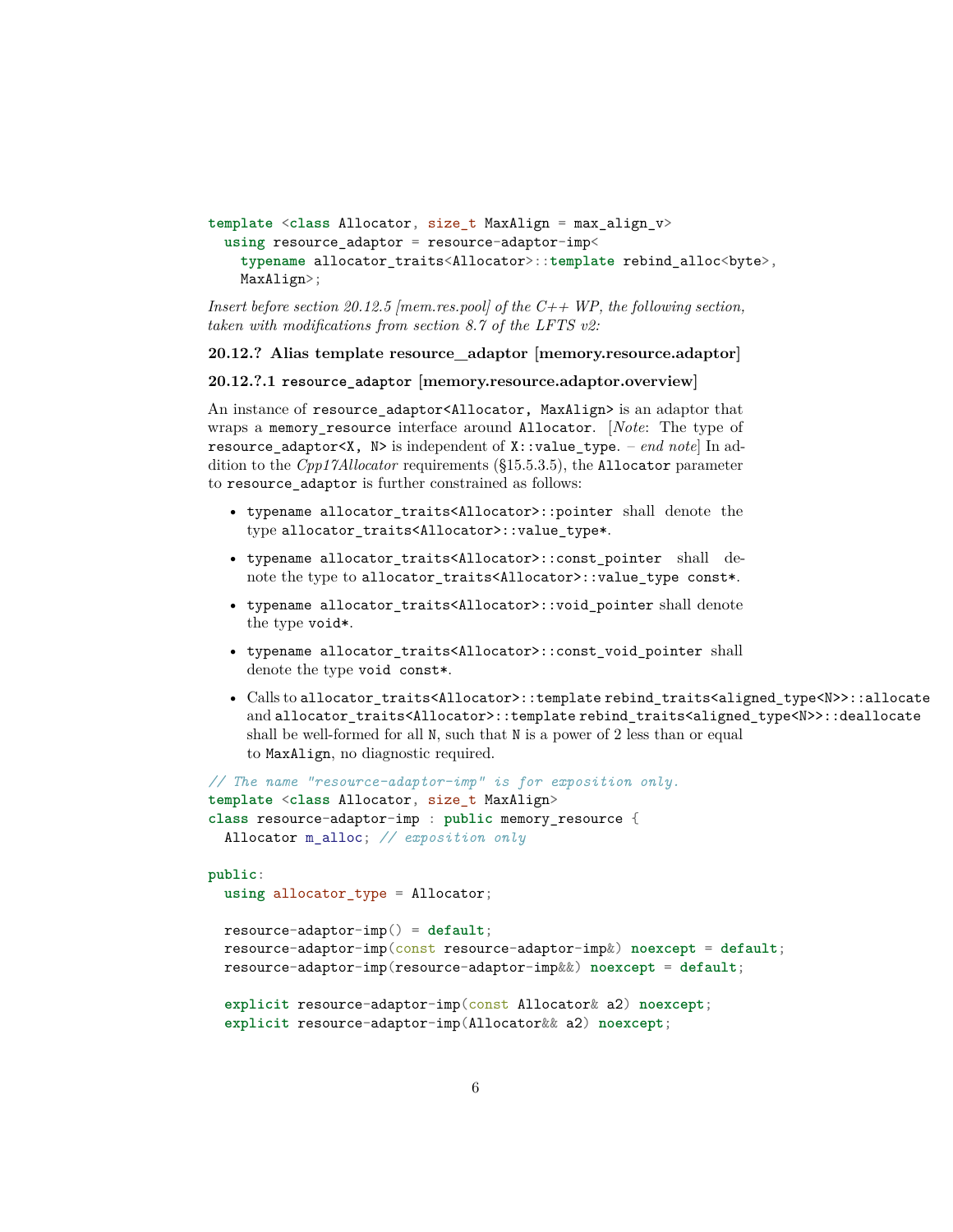```
resource-adaptor-imp& operator=(const resource-adaptor-imp&) = default;
```

```
allocator_type get_allocator() const { return m_alloc; }
```
**protected**:

```
void* do_allocate(size_t bytes, size_t alignment) override;
 void do_deallocate(void* p, size_t bytes, size_t alignment) override;
 bool do_is_equal(const memory_resource& other) const noexcept override;
};
```
**20.12.?.2 resource-adaptor-imp constructors [memory.resource.adaptor.ctor]**

**explicit** resource-adaptor-imp(const Allocator& a2) **noexcept**;

*Effects*: Initializes m\_alloc with a2.

**explicit** resource-adaptor-imp(Allocator&& a2) **noexcept**;

*Effects*: Initializes m\_alloc with std::move(a2).

**20.12.?.3 resource-adaptor-imp member functions [memory.resource.adaptor.mem]**

```
void* do_allocate(size_t bytes, size_t alignment);
```
Let  $CA$  be an integral constant expression such that  $CA$  == alignment, is true, let U be the type aligned\_type<CA>, and let n be (bytes  $+$  sizeof(U) - 1) / sizeof(U).

*Preconditions:* alignment is a power of two.

```
Returns: allocator_traits<Allocator>::template rebind_traits<U>::allocate(m_alloc,
n)
```
*Throws:* nothing unless the underlying allocator throws.

void do\_deallocate(void\* p, size\_t bytes, size\_t alignment);

Let  $CA$  be an integral constant expression such that  $CA = a$  alignment, is true, let U be the type aligned\_type<CA>, and let n be (bytes  $+$  sizeof(U) - 1) / sizeof(U).

*Preconditions*: given a memory resource r such that this->is\_equal(r) is true, p was returned from a prior call to r.allocate(bytes, alignment) and the storage at p has not yet been deallocated.

*Effects:* allocator\_traits<Allocator>::template rebind\_traits<U>::deallocate(m\_alloc, p, n)

bool do\_is\_equal(const memory\_resource& other) const **noexcept**;

Let p be dynamic\_cast<const resource-adaptor-imp\*>(&other).

*Returns*: false if p is null; otherwise the value of m\_alloc == p->m\_alloc.